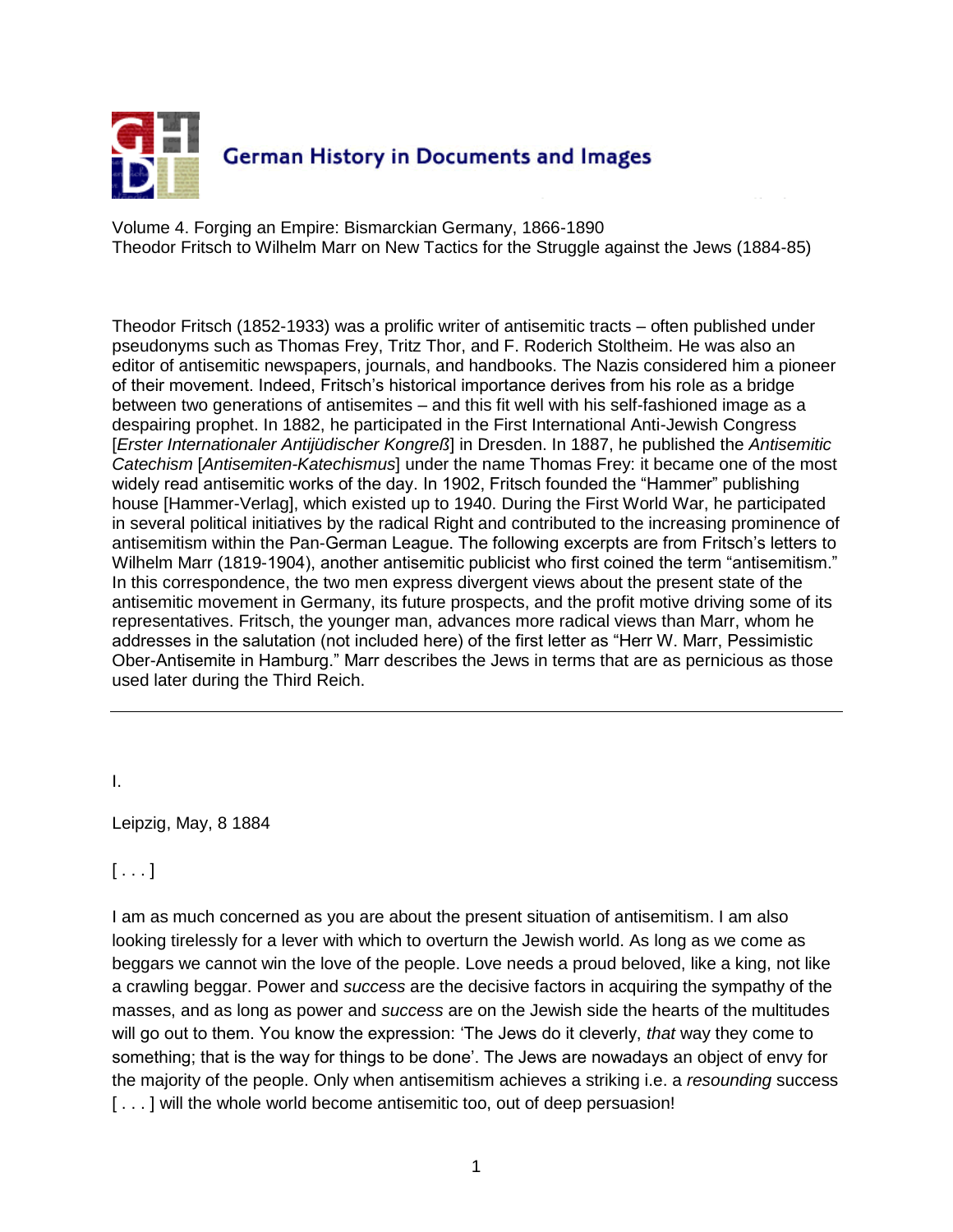[...] There must be '*profit*'! – Otherwise nobody is going to swallow the bait of antisemitism. (Most of the present skirmishing antisemites provide the proof themselves; they would not make half so much noise if they did not expect to gain something by it – they are 'businessantisemites'.)

But now, dear Marr, comes the real problem: we have nothing to spare; how could we give to *everybody* without taking from anyone? The Jewish problem is solved when you find the "trick" – not a moment before. And, by God, I believe I might be allowed to shout "Eureka". A plan has been simmering in my mind for quite a long time – by the way a very simple one- which may fulfill my hopes. The quintessence of the matter is of course the isolation of the Jews, not through platonic principles, but by practical deeds.

I do not want to betray any part of the plan right away, because I am somewhat superstitious- it seems to me always as if the power to do something melts away when the Idea is put into words.

Besides, I belong in the matter of the Jews to the "radicalism". I regard it as no misfortune if "crude popular force" is used as salt to get rid of the leeches. Still, I have nothing against a few hypocritical expressions of regret in the newspapers. There must be some consideration given because of the existing misunderstandings.

The way I picture the real Jewish character nowadays, it is impossible to accept him as a *human being*, because I can find no trace of any real human trait in him. I accept to some extent the theological Weltanschaung: God creates vermin as a challenge to man. Where dirt piles up vermin multiply, and to get rid of the tormenting vermin we have to remove the dirt and try to keep them away. In this way vermin become a motivation for purification and also the source of all cultural development and refinement. Distorted Jewish logic would at this point conclude that one must honour and cultivate the vermin as the "carriers of culture". Undistorted human logic comes to another conclusion. Culture does not arise from the *cultivation* of vermin, but exists and consists in *fighting* them. Here you have my entire confession of faith: it is the mission of the Jews to torment humanity, and it is the mission of humanity to trample on the Jews.

It is no wonder that God gave the Jews a shape which closely resembles the human one. The Creator had no problem in using the usual vermin against animals and plants, but man is more sophisticated and knows how to defend himself against common parasites in various ways; so He needed a special sort of *shrewd vermin* in order to force man to exert his mental faculties to the utmost. God probably had to rack His brains for a long time looking for a solution but finally He invented the Jews: vermin disguised as human beings! This was certainly one of the meanest tricks God Almighty ever played on man. The present generation is not yet mature enough to understand this divine jape. But as long as man was not wise enough to grasp these things Providence provided him with another means to keep him from being misled: this was the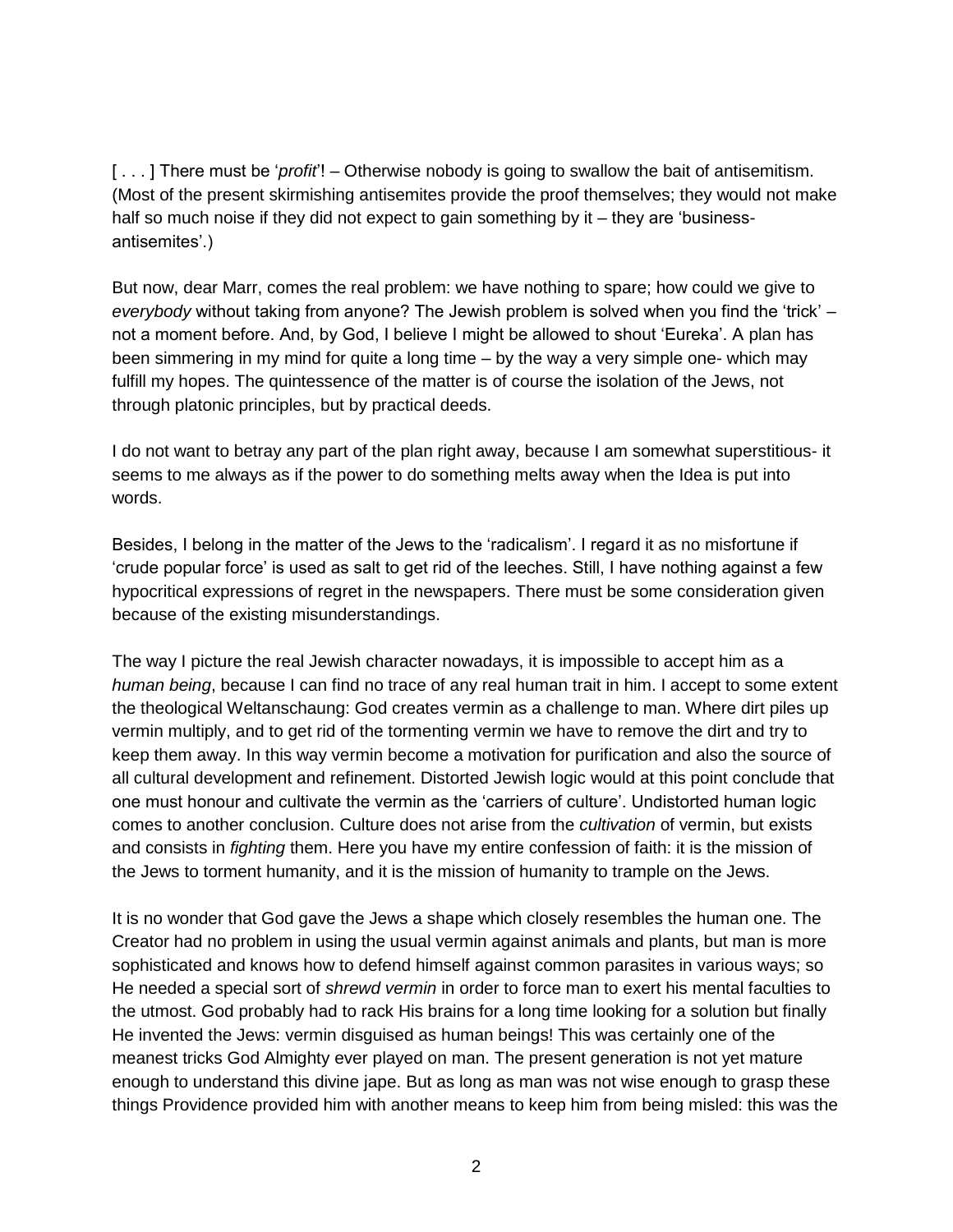divine instinct. In earlier times people felt instinctively that there was a clear distinction between the human being and the Jew, that in the Jew there was something false, something hostile that gave the lie to his outer appearance. Today this super-sophisticated generation has forfeited that little instinct, without acquiring however the wisdom with which to replace it, as I said before. There are today a small number who live by their instincts and they show more understanding of the Jewish problem that the "liberal" and "enlightened" men of reason.

II.

April 7, 1885

[...] Our poor and divided Antisemitic Party has lost so much face because of the disunity of its "leaders" (or rather those who get things done) who threw mud at each other. That has also caused doubts and distrust from within, so that a new step along these lines will perhaps finish the party off. Possibly. But also possibly it might bring about a *gradual* – but only a very gradual – recovery and strengthening.

A great part of the more sensitive and decent antisemites have already become resentful and reserved because of the behaviour of these busybodies: the moment it suddenly became known that these fellows – who still exert a certain fascination over the larger mass of naive and uneducated antisemites – are all *swindlers*, all trust in antisemitism will be lost. Who is going to believe that the new "leaders" who push themselves to the front are the right, the better and the more credible ones? Wouldn"t they assume that you and – me – or whoever participates in this activity want to displace the others out of pure jealousy?

Certainly! Those half-blooded Jew-Antisemites *must be thrown off*; they obstruct the development of the movement and discredit it. I can"t stand the clumsiness and foolishness of Grousilliers<sup>\*</sup> and Pinkert any more than that of Schmeitzner. (Simoniy is still the one with the most grit, knowledge and aptitutde; he impressed me very much in the Dresden congress.)"

 $[\ldots]$ 

 $\overline{a}$ 

Hector de Grousilliers, one of the co-founders of the Antisemitic League, author of *Nathan der Weise und die Antisemiten-Liga.* (All footnotes taken from: Moshe Zimmermann, "Two Generations of in the History of German Antisemitism. The Letters of Theodor Fritsch to Wilhelm Marr", *Leo Baeck Institute Year Book* 23 (1978): pp. 95-97.)

<sup>\*\*</sup> The congress, meeting in September 1882, brought anti-Semitic delegates from Germany, Austro-Hungary, Russia and France together, and was followed by more anti-Semitic congresses until 1900.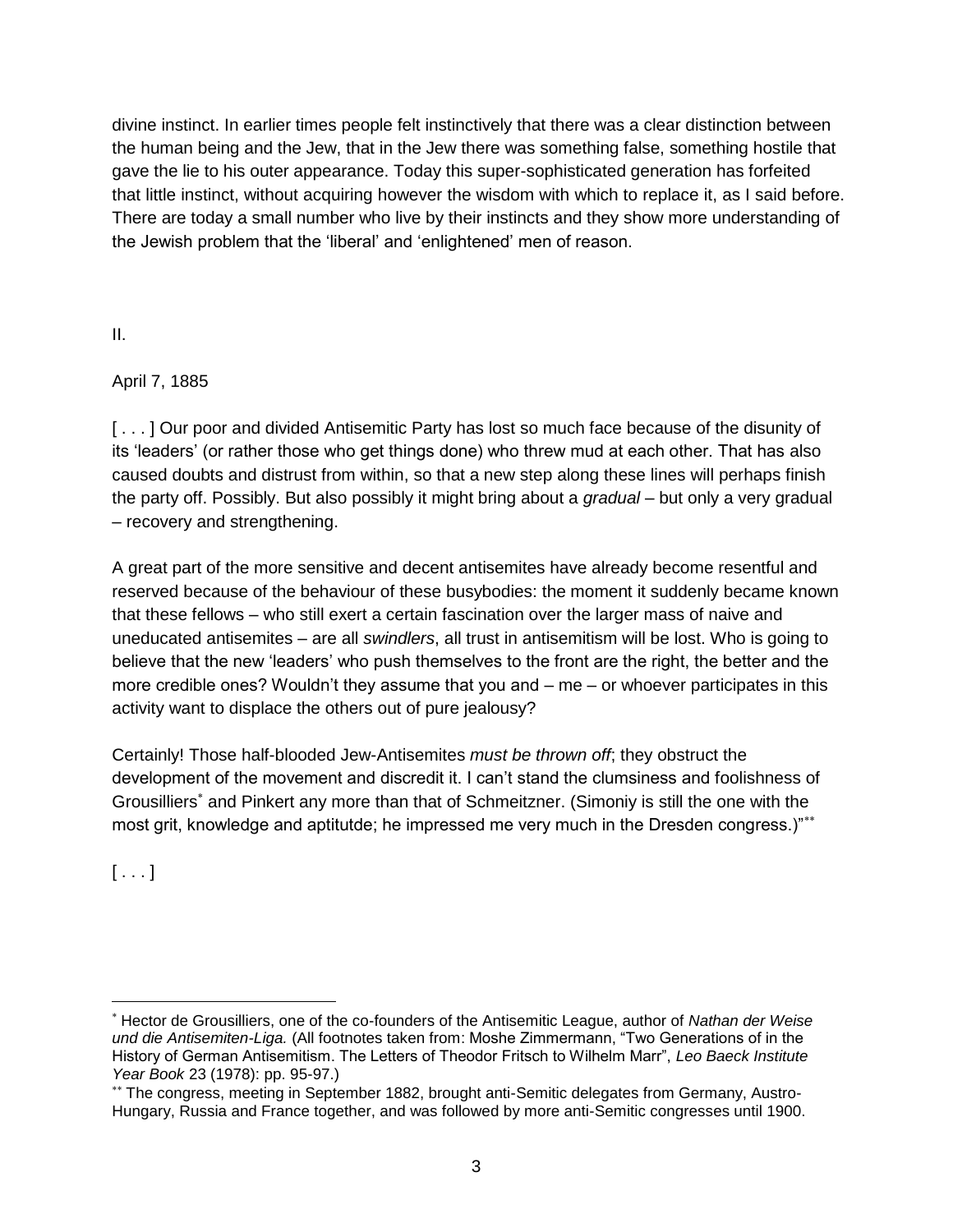III.

Leipzig, July 1, 1885

In its outward appearance, antisemitism (or at least the antisemites) has become more or less bankrupt. Stoecker has been throttled, the Volkszeitung is defunct and with it Liebermann<sup>\*</sup> has disappeared from the picture for the time being; he wants to emigrate; Otto Hentze\*\* offers me his anti-Semitic publishing house; Schmeitzner busies himself with the lighting business after failing to enlighten his century spiritually; Pinkert too looks like falling apart; he is going to print the 'Reform' of 1<sup>st</sup> July with Luckhardt, Berlin; Glagau's<sup>\*\*\*</sup> 'Culturkämpfer' appears only sporadically – Henrici is silent; Förster<sup>+</sup> plays only a guest role here; old Marr speaks about dying – one of these days I am going to find myself the *sole antisemite* – and the last is always the one who gets caught.

## $[ \ldots ]$

Nonetheless if I could have my way I would like to found a weekly, as you advised me to do time and again. I already nursed that idea myself for a long time, but i do not belong to those people anymore who build castles in the air. A broad and safe foundation must be laid first, and this implies a long preparation. I am not thinking only of a *material* foundation, but above all of a true core of people (co-workers and readers as well!).

I want first to convince myself that there still exist some convinced, energetic, in a word – sturdy antisemites. In the meantime they do not make themselves heard.

These "entrepreneur-antisemites" who now float on the surface are, as a matter of fact, absolutely unreliable fellows: they burst like soap bubbles under the slightest pressure, and will disperse like 'chaff in the wind'."

 $[\ldots]$ 

\*\* O. Hentze, publisher of the *Deutsche Wacht* from 1879, and other anti-Semitic publications.

 $\overline{a}$ \* Max Leibermann von Sonnenberg (1848-1911), co-founder in 1881 of the *Deutscher Volksverein*, a conservative antisemite who was one of the main leaders of German antisemitism during its first period, editor of *Die Wahrheit*, author of *Beiträge zur Geschichte der antisemitischen Bewegung vom Jahre 1880-1885*, Berlin 1885. Later a member of the *Reichstag* (1890) as a representative of the *Deutschland Partei* and *Deutschsoziale Reformpartei*.

<sup>\*\*\*</sup> Otto Glagau (1838-1892), like Marr and Wagner an anti-Semite who used to be earlier a left radical. For eight years, from 1880, he was the publisher of the anti-Semitic *Culturkämpfer*; he reacted in several articles and books to the "Börsenschwindel" immediately after the crisis of 1873, for which he blamed the Jews.

<sup>+</sup> Ernst Henrici, editor of the *Deutsche Volkszeitung*, 1881; organised as early as 1880 the *Soziale Reichspartei*, one of the most extreme antisemites in the "Berlin Movement" in the early eighties. Bernhard Förster (1843-1889), co-founder of the *Deutscher Volksverein*, 1881, Nietzche"s brother-in-law, one of the main organisers of the "antisemitic Petition" of 1880; wrote *Richard Wagner in seiner nationalen Bedeutung*, 1882, *Das Verhältniss des modernen Judenthums zur deutschen Kunst*, 1889.